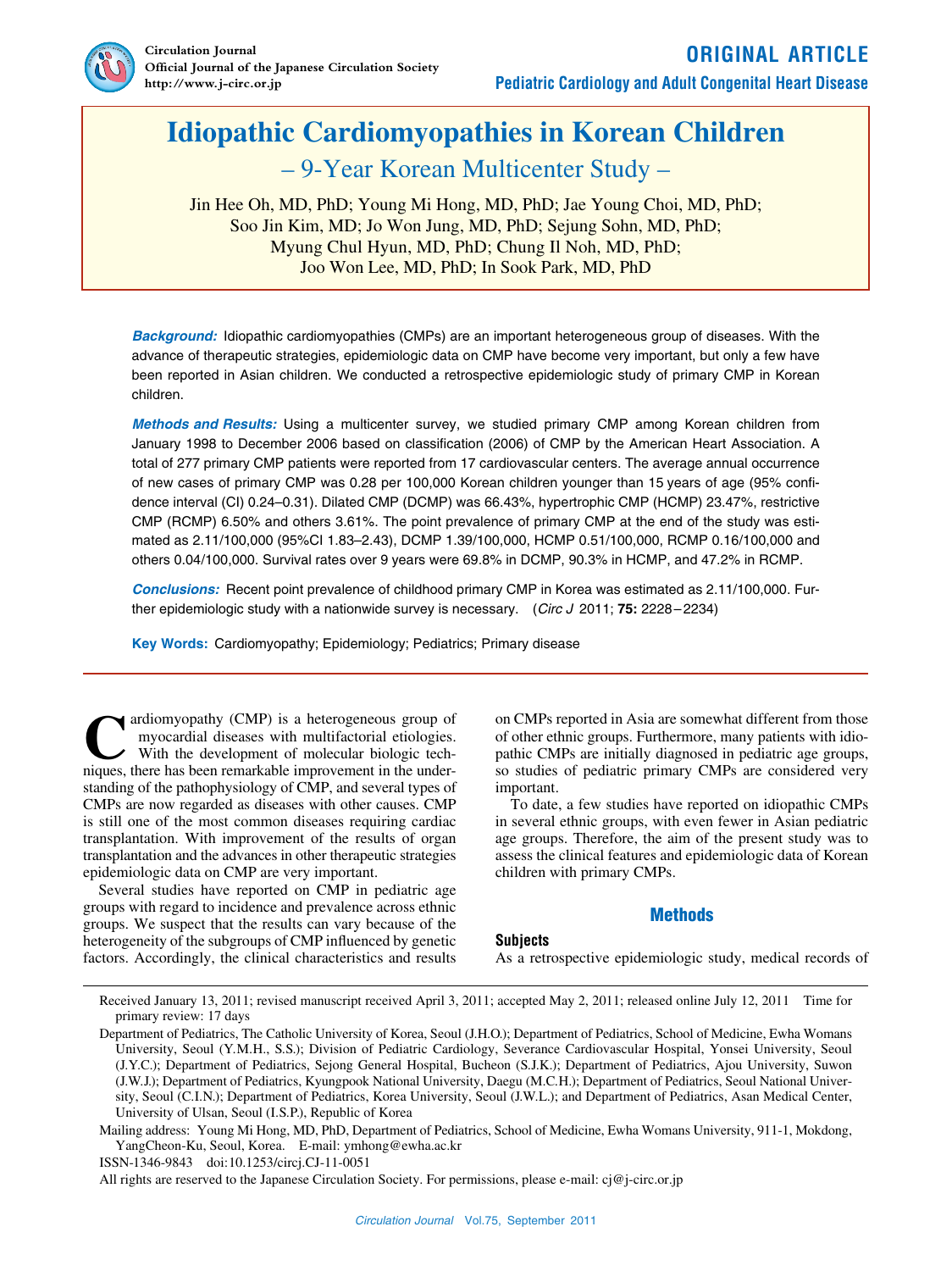| <b>Clinical Characteristics of Pediatric Patients With CMP</b><br>Table 1. |                   |                    |                  |                   |                       |  |  |  |
|----------------------------------------------------------------------------|-------------------|--------------------|------------------|-------------------|-----------------------|--|--|--|
|                                                                            | <b>DCMP</b>       | <b>HCMP</b>        | <b>RCMP</b>      | <b>Other CMPs</b> | <b>Total patients</b> |  |  |  |
| No. of patients (%)                                                        | 184 (66.4%)       | 65 (23.5%)         | 18(6.5%)         | $10(3.6\%)$       | 277 (100%)            |  |  |  |
| Sex (M/F)                                                                  | 90/94             | 31/34              | 8/10             | 5/5               | 134/143               |  |  |  |
| Median age at diagnosis (months)                                           | $12.0(0.0-190.0)$ | $9.0(0.0 - 168.0)$ | 49.5 (0.0-180.0) | 135.0 (6.0-172.0) |                       |  |  |  |
| Family history/total patients<br>(% among each subgroup)                   | 5/184(2.7)        | 14/65 (21.5)       | 1/18(5.6)        | 3/10(30.0)        | 23/277 (8.3)          |  |  |  |
| Fatal cases at the end of study                                            | 48 (26.1%)        | 6(9.2%)            | $2(11.1\%)$      | $4(40.0\%)$       | 60 (26.7%)            |  |  |  |

CMP, cardiomyopathy; DCMP, dilated cardiomyopathy; HCMP, hypertrophic cardiomyopathy; RCMP, restrictive cardiomyopathy.

patients ranging in age from the first day of life to 15 years presented to pediatric cardiologists with CMPs between January 1, 1998 and December 31, 2006 were reviewed in 17 centers in Korea. Of the potential 289 cases entered into the data base collected from replies to the survey, a total of 277 patients were definitely identified as having primary CMPs (143 males, 134 females) during the period between 1998 and 2006, excluding duplicated data or patients with secondary CMPs, inappropriate diagnosis, or endomyocardial fibroelastosis. In this study, patients without autopsy and whose initial presentation was sudden cardiac death were not included. In addition to 242 newly diagnosed cases, 35 patients who had been diagnosed before 1998 and who were younger than 15 years were also included in calculation of the prevalence rate (**Table 1**).

#### **Eligibility Criteria**

For this study, among patients with CMPs, we confined eligible subjects to those having primary CMPs of which the pathologic finding is found mainly in heart muscles. Secondary (myocardial involvement as part of a systemic disorder) or acquired CMPs, for example, congenital heart disease, ischemic CMP, cardiotoxic agent induced CMP, and other systemic diseases, including endocrine or metabolic disorders affecting myocardial involvement, arrhythmia-induced CMPs, and endocardial fibroelastosis, were all excluded in this study. Several years ago in Korea, a large number of CMP patients in their late teens were initially presented to adult cardiologists. As this study covered approximately 10 years, only patients younger than 15 years of age at diagnosis were included in order to minimize the number of missing potential adolescent cases who were taken care of by other physicians or chest surgeons, not by pediatric cardiologists.

Included patients should have one of the following: echocardiographic evidence of CMP, including left ventricular measurements exceeding 2 SD for age and body surface area, an echocardiographic pattern of CMP with localized ventricular hypertrophy or restrictive CMP, a pathological diagnosis of CMP at autopsy or endomyocardial biopsy, or other clinical evidence of CMP provided by pediatric cardiologists. Patients in this study were categorized according to contemporary definitions and classification of CMP from an American Heart Association Scientific Statement from the Council on Clinical Cardiology, Heart Failure and Transplantation Committee (2006).**<sup>1</sup>**

## **Statistical Analysis**

Average annual occurrences were calculated with the arrhythmic mean of the following: observed new cases with CMP of each year divided by the mid-year population in groups of the same age and sex among the general Korean population for each year between 1998 and 2006. Point prevalence rates for each subgroup of CMP were calculated by dividing the total number of cases by the number of individuals in the agespecific population on December 31, 2006. For non-parametric samples, we used a Wilcoxon rank-sum test for comparison of 2 samples and a Kruskal-Wallis test for more than 3 samples. Adjustment was made in multiple comparisons with Bonferroni correction and corrected P values were obtained. We obtained information regarding general population from data published by the Korean National Statistical Office. The 95% confidence intervals (CI) were estimated from the Poisson distribution. P<0.05 was considered statistically significant.

## **Results**

#### **Incidence and Prevalence of CMP**

Among the 277 patients with primary CMPs, dilated CMP (DCMP) was the most common and diagnosed in 184 cases (66.4%) (94 males, 90 females), hypertrophic CMP (HCMP) in 65 (23.5%) (34 males, 31 females), restrictive CMP (RCMP) in 18 (6.5%) (10 males, 8 females), and other types of CMP in 10 (3.6%) (5 ion channelopathies and 5 mitochondrial CMP) (**Table 1**).

The average annual occurrence of new cases of primary CMP between 1998 and 2006 was 0.28 per 100,000 population (95%CI 0.24–0.31) (**Table 2**). For each subgroup, the average annual occurrence of DCMP was 0.18/100,000 (95%CI 0.15–0.21), HCMP was 0.07/100,000 (95%CI 0.05– 0.086), RCMP was 0.02/100,000 (95%CI 0.01–0.03) and other CMP was 0.01/100,000 (95%CI 0.00–0.02). The annual occurrence of new cases of DCMP did not increase annually during the study period; however, when the study period was divided into 3 parts, the annual occurrence of new cases of RCMP showed an increasing trend toward the last 3 years (data not shown). The average numbers of patients newly diagnosed each year during the study were 81 male and 78 female patients with DCMP, 30 males and 28 females with HCMP, 8 males and 8 females with RCMP, and 4 males and 5 females with other CMP (**Table 2**).

On December 31, 2006, the number of patients with primary CMPs was estimated as 193 of 9,128,397 age-specific (<15 years old in 2006) members of the Korean population, resulting in a point prevalence of 2.11/100,000 (95CI 1.83– 2.43) (**Table 3**). For each subgroup, the point prevalence of DCMP was 1.39/100,000 (95%CI 1.16–1.66), HCMP was 0.51/100,000 (95%CI 0.38–0.68), RCMP was 0.16/100,000 (95%CI 0.09–0.27), and other CMP was 0.04/100,000 (95%CI 0.01–0.11) (**Table 3**).

## **Clinical Characteristics**

Among patients with primary CMPs, family history was documented in 5 cases (2.7%) among 184 patients with DCMP, 14 cases (21.5%) among 65 patients with HCMP, 1 patient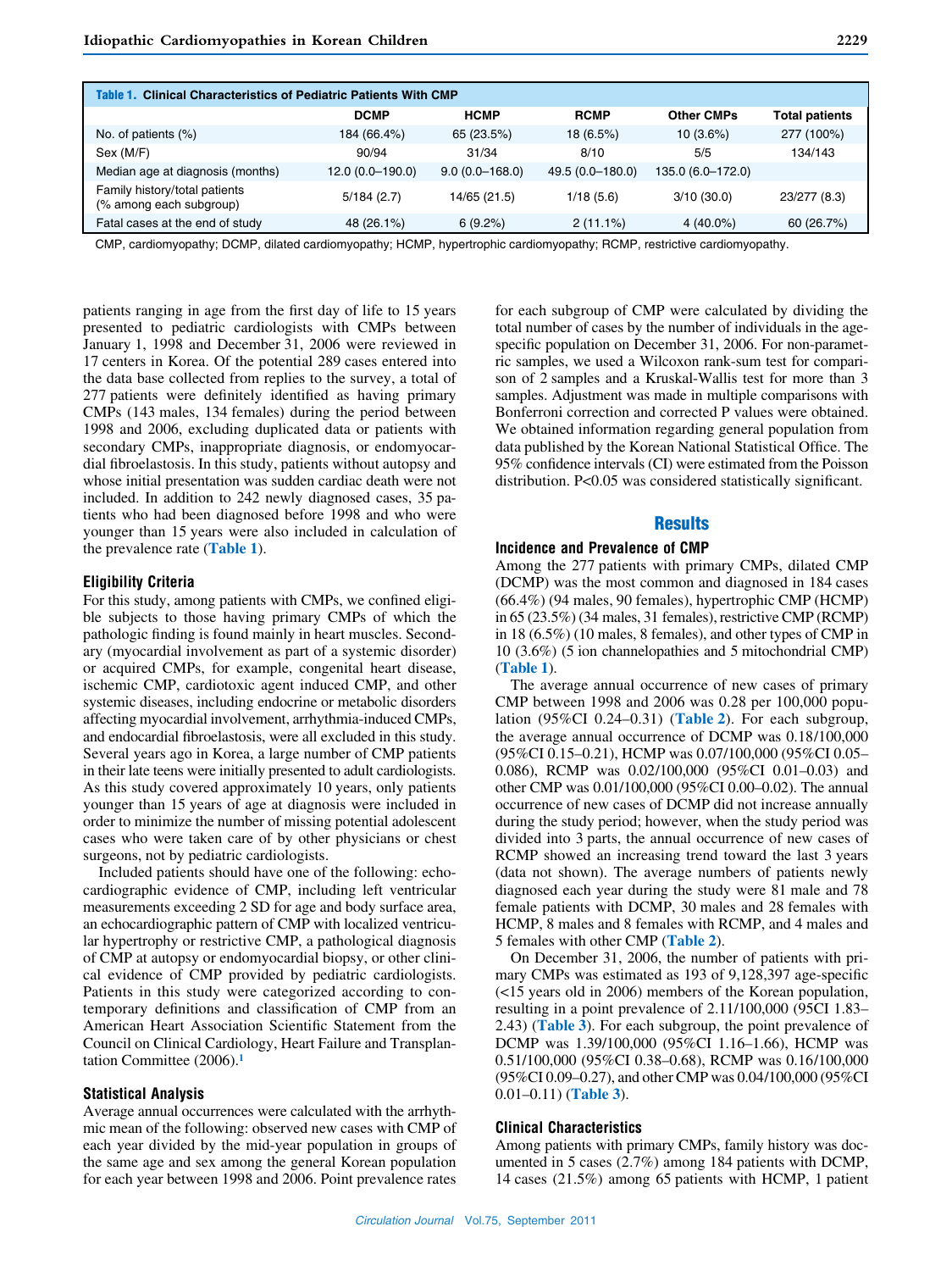| Table 2. Average Annual Occurrence of New Cases of Primary CMP in Korean Children 1998-2006 |                |             |                |             |                |              |       |              |
|---------------------------------------------------------------------------------------------|----------------|-------------|----------------|-------------|----------------|--------------|-------|--------------|
| Male<br>Age                                                                                 |                | No./100,000 | Female         | No./100,000 | <b>Total</b>   | <b>Total</b> | СI    |              |
|                                                                                             |                |             |                |             |                | No./100,000  | Lower | <b>Upper</b> |
| <b>DCMP</b>                                                                                 |                |             |                |             |                |              |       |              |
| $0 - 4$                                                                                     | 61             | 0.44        | 55             | 0.43        | 116            | 0.43         | 0.36  | 0.52         |
| $5 - 9$                                                                                     | 10             | 0.06        | 14             | 0.10        | 24             | 0.08         | 0.05  | 0.12         |
| $10 - 14$                                                                                   | 10             | 0.06        | 9              | 0.06        | 19             | 0.06         | 0.04  | 0.10         |
| Total                                                                                       | 81             | 0.18        | 78             | 0.19        | 159            | 0.18         | 0.15  | 0.21         |
| <b>HCMP</b>                                                                                 |                |             |                |             |                |              |       |              |
| $0 - 4$                                                                                     | 22             | 0.16        | 21             | 0.17        | 43             | 0.16         | 0.12  | 0.22         |
| $5 - 9$                                                                                     | 1              | 0.01        | $\mathbf{1}$   | 0.01        | $\overline{2}$ | 0.01         | 0.00  | 0.02         |
| $10 - 14$                                                                                   | $\overline{7}$ | 0.04        | 6              | 0.04        | 13             | 0.04         | 0.02  | 0.07         |
| total                                                                                       | 30             | 0.07        | 28             | 0.07        | 58             | 0.07         | 0.050 | 0.086        |
| <b>RCMP</b>                                                                                 |                |             |                |             |                |              |       |              |
| $0 - 4$                                                                                     | 5              | 0.04        | $\overline{4}$ | 0.03        | 9              | 0.03         | 0.015 | 0.064        |
| $5 - 9$                                                                                     | 1              | 0.01        | $\overline{4}$ | 0.03        | 5              | 0.02         | 0.01  | 0.04         |
| $10 - 14$                                                                                   | $\overline{2}$ | 0.01        | $\mathbf 0$    | 0.00        | $\overline{2}$ | 0.01         | 0.00  | 0.02         |
| Total                                                                                       | 8              | 0.02        | 8              | 0.02        | 16             | 0.02         | 0.01  | 0.03         |
| Other CMP*                                                                                  |                |             |                |             |                |              |       |              |
| $0 - 4$                                                                                     | $\mathbf 0$    | 0.00        | $\mathbf{1}$   | 0.01        | $\mathbf{1}$   | 0.00         | 0.00  | 0.02         |
| $5 - 9$                                                                                     | $\mathbf 0$    | 0.00        | 3              | 0.02        | 3              | 0.01         | 0.00  | 0.03         |
| $10 - 14$                                                                                   | $\overline{4}$ | 0.03        | 1              | 0.01        | 5              | 0.02         | 0.01  | 0.04         |
| Total                                                                                       | $\overline{4}$ | 0.01        | 5              | 0.01        | 9              | 0.01         | 0.00  | 0.02         |
| <b>AII CMP</b>                                                                              |                |             |                |             |                |              |       |              |
| $0 - 4$                                                                                     | 88             | 0.63        | 81             | 0.64        | 169            | 0.63         | 0.54  | 0.73         |
| $5 - 9$                                                                                     | 12             | 0.07        | 22             | 0.15        | 34             | 0.11         | 0.08  | 0.15         |
| $10 - 14$                                                                                   | 23             | 0.15        | 16             | 0.11        | 39             | 0.13         | 0.09  | 0.18         |
| Total                                                                                       | 123            | 0.27        | 119            | 0.29        | 242            | 0.28         | 0.24  | 0.31         |

\*Includes 5 patients with ion channelopathies (2 with Brugada syndrome, 3 with long QT syndrome (1 KCNQ1; Jervell-Lange-Nielson syndrome) and 5 patients with mitochondrial myopathies. CI, confidence interval. Other abbreviations see in Table 1.

| Table 3. Point Prevalence of Primary CMP in Korean Children<br>on December 31, 2006 |                 |                      |       |       |  |  |
|-------------------------------------------------------------------------------------|-----------------|----------------------|-------|-------|--|--|
| <b>Subgroup</b>                                                                     | No. of<br>cases | Point<br>prevalence/ |       | СI    |  |  |
|                                                                                     |                 | 100,000              | Lower | Upper |  |  |
| <b>DCMP</b>                                                                         | 127             | 1.39                 | 1.16  | 1.66  |  |  |
| <b>HCMP</b>                                                                         | 47              | 0.51                 | 0.38  | 0.68  |  |  |
| <b>RCMP</b>                                                                         | 15              | 0.16                 | 0.09  | 0.27  |  |  |
| Others                                                                              | 4               | 0.04                 | 0.01  | 0.11  |  |  |
| Total                                                                               | 193             | 2.11                 | 1.83  | 2.43  |  |  |

Age-specific Korean population aged 0 to <15 years at the end of 2006 was 9,128,397.

Abbreviations see in Tables 1,2.

(5.6%) among 18 patients with RCMP, and 3 patients (30%) among 10 other CMP patients with ion channelopathy (40%) and mitochondrial myopathy (20%) (**Table 1**).

Some primary CMP patients had a history of previous infection within 3 months of diagnosis with CMP and that was also found in 32 patients (17.4%) among the patients with DCMP, 5 patients (7.7%) with HCMP, and 3 patients (16.7%) with RCMP.

Age at diagnosis with CMP differed significantly among the 4 types of CMPs (P<0.001) (**Figure 1**). For each subgroup, the median age at diagnosis of DCMP was 12 months (range, 1 day after birth to 190 months), HCMP 9 months (range, 1 day after birth to 168 months), RCMP 49.5 months (range,



Figure 1. Median ages at diagnosis with primary CMPs were significantly different with each other in all 4 subgroups of CMPs (P<0.001). DCMP group was diagnosed significantly younger than those of RCMP (P*cor*=0.017) and other groups (P*cor*=0.0012). The HCMP group was also diagnosed younger than the other groups (P*cor*=0.0048). CMP, cardiomyopathy; DCMP, dilated CMP; HCMP, hypertrophic CMP; RCMP, restrictive CMP; Others, other types of CMP.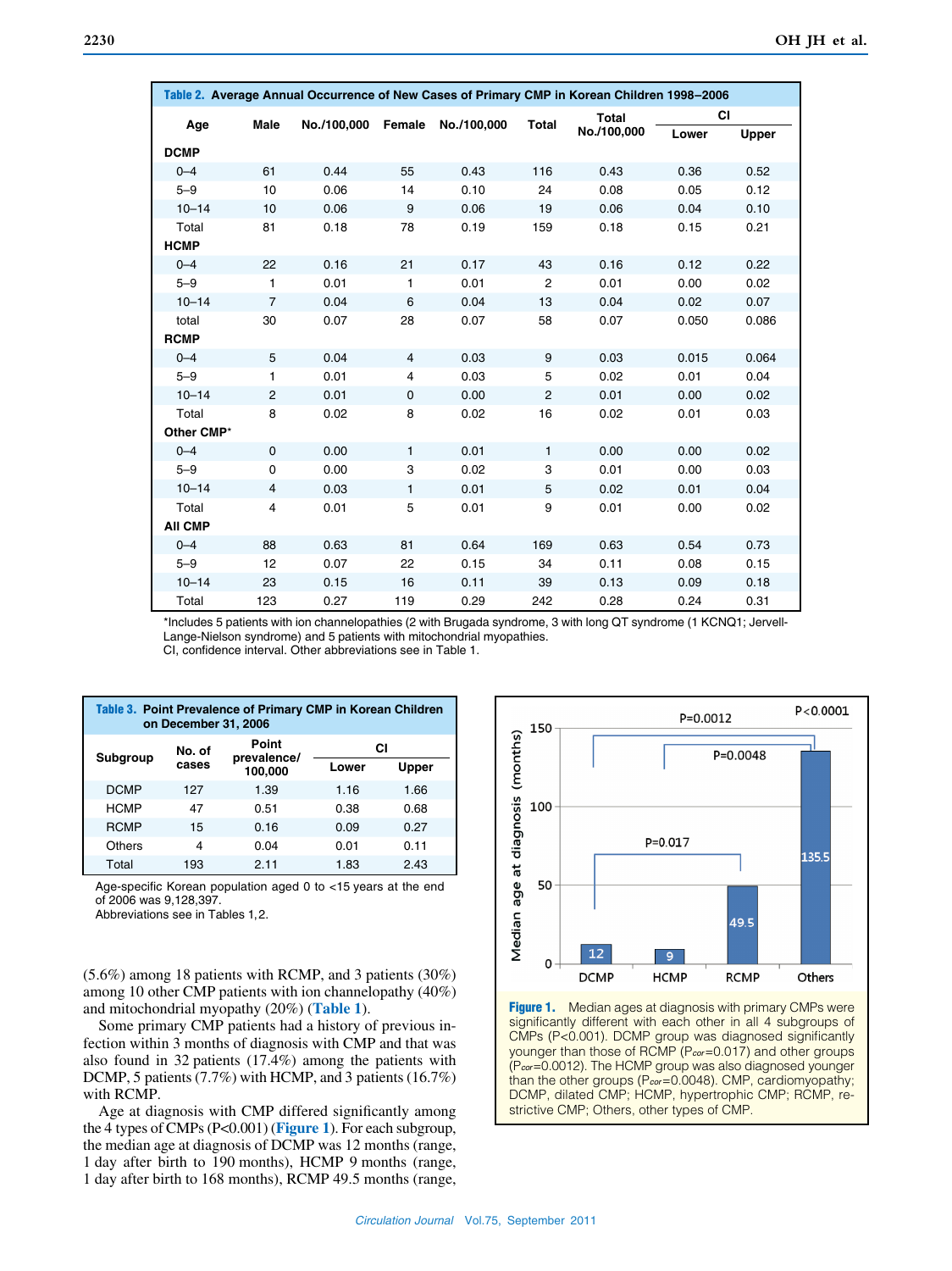| Table 4. Symptoms and Signs of Korean CMP Patients at Initial Presentation |                                 |              |              |  |  |  |
|----------------------------------------------------------------------------|---------------------------------|--------------|--------------|--|--|--|
|                                                                            | No. of patients (%) in subgroup |              |              |  |  |  |
| Symptoms* and signs at presentation                                        | <b>DCMP (n=184)</b>             | $HCMP(n=65)$ | $RCMP(n=18)$ |  |  |  |
| <b>Symptomatic patients</b><br>(% among total patients of each subgroup)   |                                 |              |              |  |  |  |
| Dyspnea                                                                    | 83 (45.1%)                      | 21(32.3%)    | 10(55.6%)    |  |  |  |
| Coughing                                                                   | 79 (42.9%)                      | 13 (20.0%)   | 6(33.3%)     |  |  |  |
| Feeding difficulty                                                         | 53 (28.8%)                      | 12 (18.4%)   | 3(16.7%)     |  |  |  |
| <b>DOE</b>                                                                 | 32 (17.4%)                      | 5(7.7%)      | 6(33.3%)     |  |  |  |
| Poor weight gain                                                           | 26 (14.1%)                      | 8(12.3%)     | $2(11.1\%)$  |  |  |  |
| Syncope                                                                    | $2(1.1\%)$                      | 3(4.6%)      | $0(0.00\%)$  |  |  |  |
| <b>Asymptomatic patients</b><br>(% among total patients of each subgroup)  |                                 |              |              |  |  |  |
| Cardiomegaly                                                               | 118 (64.1%)                     | 15 (23.1%)   | $11(61.1\%)$ |  |  |  |
| Tachypnea                                                                  | 43 (23.4%)                      | 12 (18.4%)   | 4 (22.2%)    |  |  |  |
| Murmur                                                                     | 41 (22.8%)                      | 24 (36.9%)   | 5(27.8%)     |  |  |  |
| Arrhythmia                                                                 | 29 (10.9%)                      | $2(3.1\%)$   | 3(16.7%)     |  |  |  |
| Cyanosis                                                                   | 14 (7.6%)                       | 3(4.6%)      | $2(11.1\%)$  |  |  |  |

\*A single patient often had multiple symptoms at presentation. DOE, dyspnea on exertion. Other abbreviations see in Table 1.

1 day after birth to 180 months), and other CMP 135.5 months (range, 6–172 months). In the Wilcoxon rank sum 2-sample test for each pair of subgroups of primary CMPs, age at diagnosis with DCMP was significantly younger than the age at diagnosis with RCMP (corrected P (Pcor)= $0.0174$ ) and not with HCMP (Pcor > 0.05). Age at diagnosis of HCMP did not differ significantly from that of DCMP or RCMP (Pcor >0.05). Age of RCMP was significantly older than the age of diagnosis with DCMP (Pcor=0.017) and age of other CMP was significantly older than those of patients diagnosed with DCMP and HCMP (Pcor=0.0012, Pcor=0.0048 each), but not significantly different from age of RCMP. A case of RCMP was diagnosed with echocardiography during the fetal period.

Initial symptoms of patients with DCMP at the time of diagnosis included dyspnea (45.1% of total DCMP cases), coughing (42.9%), feeding difficulty (28.8%), dyspnea on exertion (DOE) (17.4%), poor weight gain (14%), and syncope (1%); those of HCMP included dyspnea (32.3%), coughing (20.0%), feeding difficulty (18.4%), DOE (7.7%), poor weight gain (12.3%), and syncope (4.6%); and those of RCMP included dyspnea (55.6%), coughing (33.3%), feeding difficulty (16.7%), DOE (33.3%), and poor weight gain (11.1%); none of the patients presented with syncope, and other CMP included syncope (50.0%), DOE (33.3%), and dyspnea (40.0%).

Asymptomatic patients with DCMP showed initial signs of cardiomegaly (64.1% of total DCMP patients), tachypnea (23.4%), murmur (22.8%), arrhythmia (10.9%) and cyanosis (7.6%); those with HCMP showed cardiomegaly (23.1%), tachypnea (18.4%), murmur (36.9%), arrhythmia (3.1%) and cyanosis (4.6%); and those with RCMP showed cardiomegaly (61.1% of RCMP patients), tachypnea (22.2%), murmur (27.8%), arrhythmia (16.7%) and cyanosis (11.1%) (**Table 4**).

#### **Diagnosis**

Among the total number of patients with a primary CMP, diagnostic catheterization was performed in 51 cases (18.4%). For each subgroup, 27 cases (14.7%) among 184 patients with DCMP, 15 cases (23.1%) among 65 patients with HCMP, and 9 cases (50.0%) among 18 patients with RCMP underwent catheterization.



 Endomyocardial biopsy was performed in 33 cases (11.9%) of primary CMP patients, and in each subgroup, 23 cases (12.5%) (range 2 months to 175 months) of DCMP, 6 cases (9.2%) of HCMP, and 5 cases (27.8%) of RCMP patients. Among patients with other CMP, 1 patient was diagnosed with Jervell-Lange-Nielson syndrome (KCNQ1/11p) on electrophysiologic study. Two patients with mitochondrial myopathies each showed MERRF and MELAS.

## **Treatment**

In addition to medical therapy, 3 patients were treated with a ventricular assist device (VAD), 2 patients with subaortic septal myomectomy, 2 with alcohol ablation for HCMP, and 1 with an intraaortic balloon pump (IABP); finally, 8 patients underwent cardiac transplantation.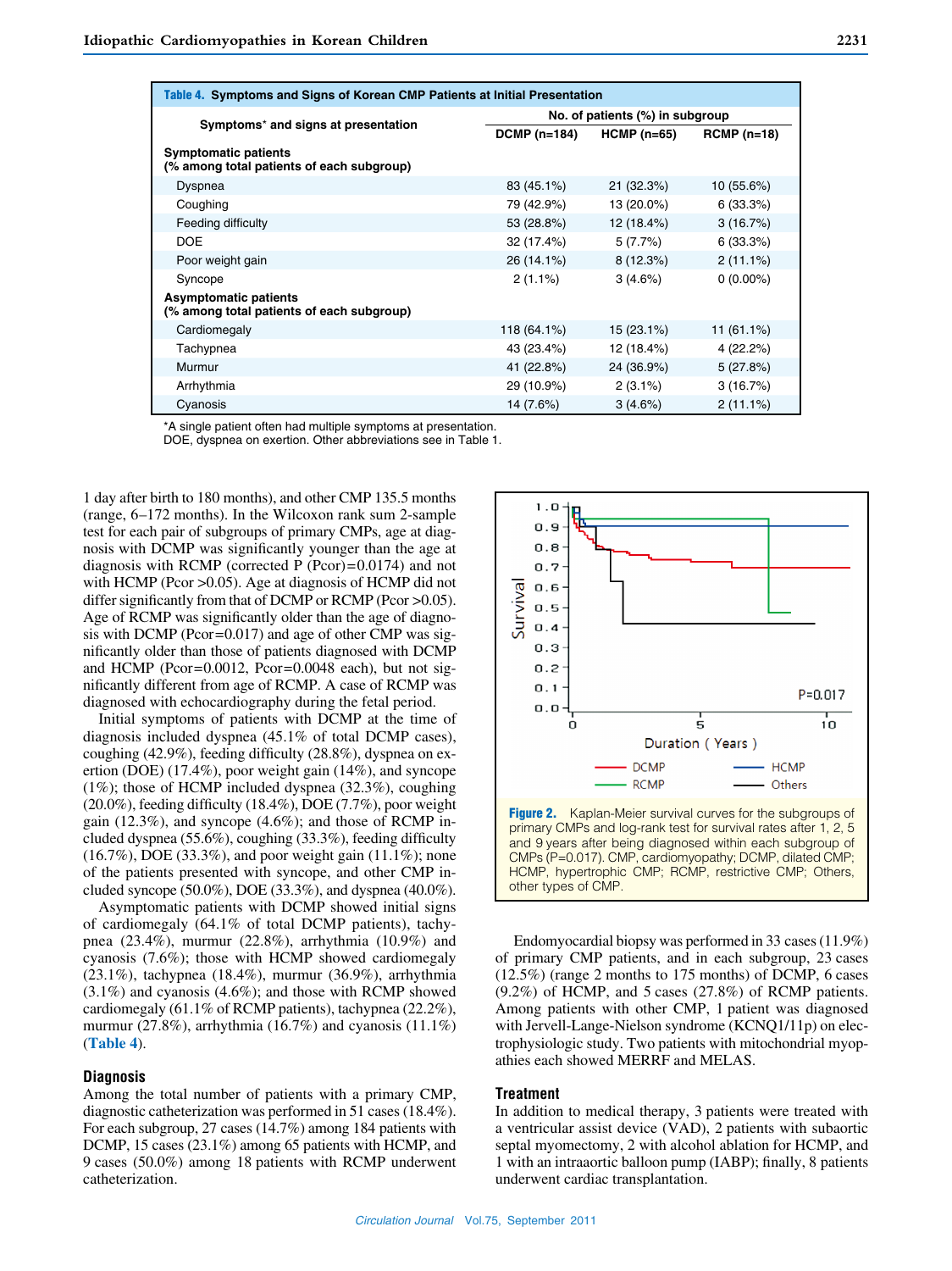

Cardiac transplantation was performed in 6 patients with DCMP and 2 patients with HCMP. There was a case of a sibling with DCMP, both of whom successfully underwent cardiac transplantation independently within a few years.

## **Prognosis**

At the end of the study, a total of 60 patients (21.7%) with primary CMP had died and 217 patients (78.3%) survived. A total of 48 patients (26.1%) of DCMP, 6 patients (9.2%) of HCMP, 2 patients (11.1%) of RCMP and 4 patients (40.0%) of other CMP died. In particular, the mortality of 10 patients of other CMP was as high as 25.0% for ion channelopathy and 60% for mitochondrial CMP.

The 9-year survival rate was estimated as 69.8% in DCMP, 90.3% in HCMP, 47.2% in RCMP and 42.0% in other CMP patients with ion channelopathy and mitochondrial CMP (P=0.017) (**Figure 2**).

Prognosis with 1-year survival rate of DCMP was 80.2%, the 2-year survival rate was 77.7%, the 5-year survival rate was 72.6%, and the 9-year survival rate was 69.8% using the log-rank test (**Figures 2**,**3**). Survival rates at 1, 2, 5 and 9 years after diagnosis did not differ statistically from each other, whether patients were diagnosed with DCMP before or after 1 or 2 years of age (P>0.05). The 9-year survival rate of HCMP was 90.3% (**Figures 2**,**3**), and in all cases of fatal HCMP, the period from diagnosis to death was less than 6 months. Survival rates of HCMP patients did not differ statistically from each other, whether patients were diagnosed before or after 1 or 2 years of age (P>0.05). Regarding RCMP, the 9-year survival rate was estimated as 94.4%. The 1-year survival rate of other CMP was 78.8%, and the 9-year survival rate was 42.0%. All of the fatal cases in this group were cardiac death within 24 months of diagnosis (**Figure 3**).

Comparison of the survival rates of children with a family history and those of patients without found no statistically significant differences between the groups in all CMP subgroups of subjects enrolled in this study (data not shown).

## **Discussion**

Because of the multifactorial etiologies, the pathophysiology of each subgroup of CMP is not fully understood. Roughly every 10 years, a new classification of the category of CMP is announced.

In this retrospective study, the eligible criteria were based on rigorous definitions of the AHA (2006) on primary CMPs, which resulted in a relatively smaller study population than expected. In 2000, Cheon et al reported national survey data on idiopathic CMP in Korean children during a study period between 1988 and 1997, according to WHO classification criteria (1995).**2** At that time, they reported the total number of new patients with CMP for 10 years as 277, rendering the average annual incidence as 0.265/100,000, which was very similar to our result (n=242), with 0.28/100,000 (1998–2006), because of the change in the corresponding age-specific population in Korea. Numbers and clinical features of patients in each subgroup during both study periods were similar and the incidence and prevalence were considered not significantly changed.

Primary CMP, previously known as idiopathic CMP, is rare and associated with a high prevalence of family history, which implies that genetic factors might affect the incidence and might explain why the incidence of CMPs in every report vary widely according to the ethnicity of the patients.**<sup>2</sup>**–**<sup>8</sup>**

Reports on the incidence of primary CMP in pediatric age groups are rare and reports on the incidence of primary CMP are extremely rare in Asian children. Among Asian countries, Korea is uniquely comprised of a relatively homogeneous ethnic group, compared with other countries, and it would be interesting to study the incidence and prevalence of subgroups of CMPs in Korean children.

According to an Australian report on patients younger than 10 years of age, the annual incidence was 1.24/100,000 children, with 314 new cases for 10 years. The number of new cases for 10 years in our subjects with primary CMP was 242, rendering the annual incidence as low as 0.28/100,000 because of a much larger corresponding age population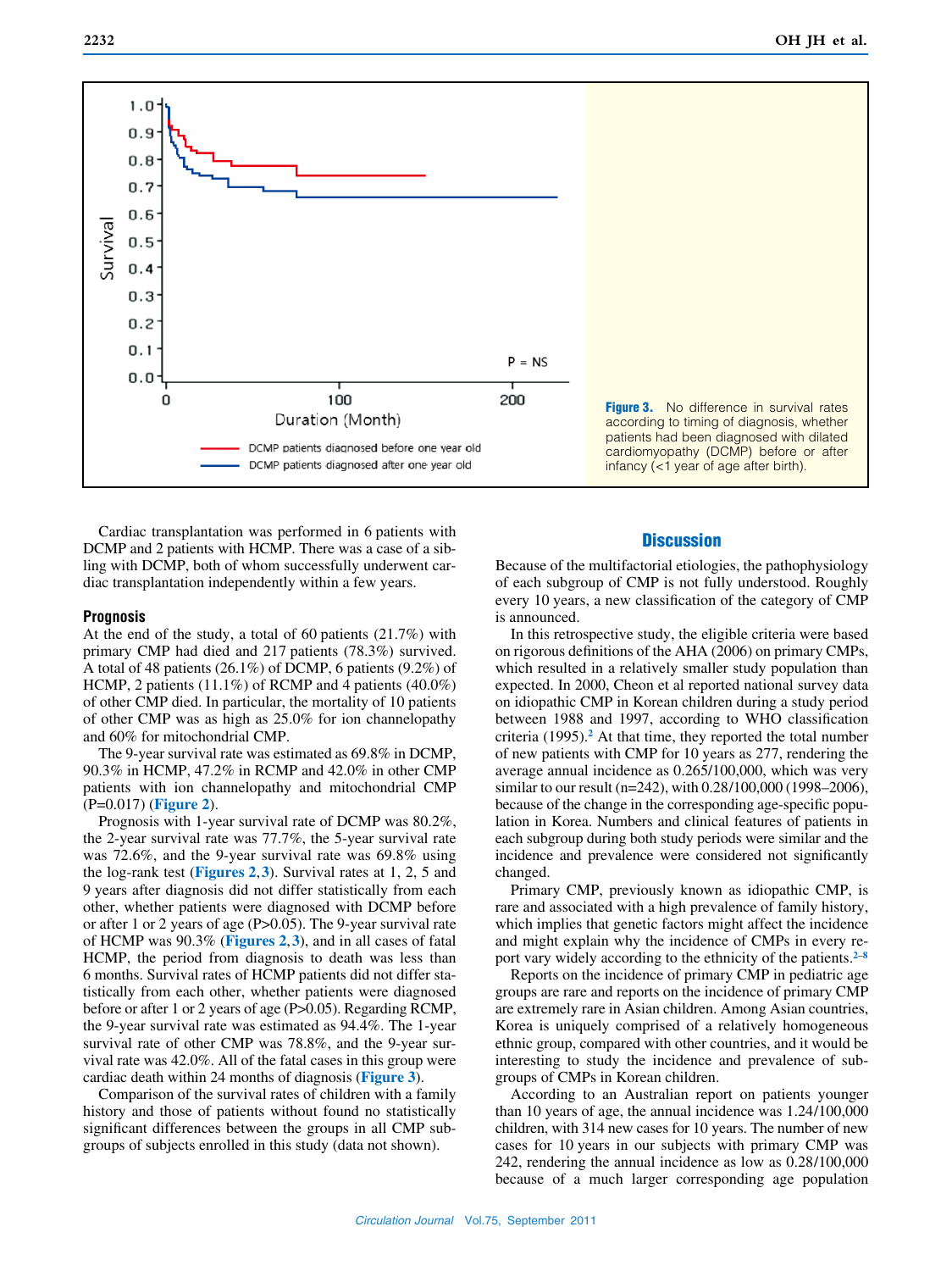#### younger than 15 years than in Australia.**<sup>3</sup>**

With the exclusion of patients older than 15 years of age, a total of 193 patients (0.69% of Korean primary CMP) out of a total of 277 patients with primary CMP in Korea at the end of survey were included in the calculation of the prevalence rate, with the same percentage as that of the Finnish report, with 0.69% of total primary CMP patients at the end of 1997. However, the age-specific population in Korea at the end of 2006 was approximately 7-fold larger than that of the Finnish population, which resulted in a much lower prevalence rate of Korean CMP patients.**6** The point prevalence of DCMP on December 31, 2006 was 1.39/100,000 (95%CI 1.16–1.66) (**Table 3**), which was very similar to the result of Japanese children in 1998, 1.4/100,000 in 10–19-year-old Japanese patients with DCMP.**7** These findings might imply that the prevalence of primary CMP is significantly lower in Asian children than in other ethnic groups.

 Age at diagnosis with CMPs differed significantly among the 4 types of CMPs (P<0.001). In the Wilcoxon rank sum 2-sample test for each pair of subgroups of primary CMPs, age at diagnosis with DCMP was significantly younger than age at diagnosis with RCMP, but not with HCMP.

 In the Australian report on primary CMPs in children under the age of 10 years, lymphocytic myocarditis accounted for 25 patients out of 62 children with DCMP, which seems to be a very high percentage.**3** In our study, 17.4% of patients with DCMP had a history of prior infection, although not all of them had been confirmed with endomyocardial biopsy.

Many patients in our study were already diagnosed with primary CMP at an early age and this reflects a change in the practices of family care, with children of affected families being screened much earlier than before. Usually, HCMP does not fully present until adolescence and is rarely seen during infancy. Some reports of HCMP include isolated and secondary forms of HCMP as well, with variable ages of patients included, leading to a relatively high annual incidence.**<sup>9</sup>** In this study, because we confined eligible patients to those younger than 15 years, the prevalence of HCMP differs slightly from results in other populations. The annual occurrence of new cases of DCMP did not increase during the study period, whereas the annual occurrence of new cases of RCMP showed an increasing trend toward the last 3 years of the study (data not shown). Understanding of RCMP in pediatric patients could also have shown improvement over that time.

The familial tendency of HCMP (21.5%) and of other types of CMP (30%) with mitochondrial and channelopathy (40%) was very high, as predicted; however, the incidence of a family history of HCMP in Korean children appears to be lower than in Western populations.**<sup>10</sup>**,**<sup>11</sup>** According to the report by Wilkinson et al regarding pediatric CMP in the USA, study of familial isolated CMP demonstrated that children with HCMP who underwent metabolic study were 6.4-fold as likely to have a causal diagnosis established than patients without such testing.**12** With advances in genetic study, the percentages of CMPs with a familial tendency are expected to change in the future.

The mortality of other types of CMP (mitochondrial and channelopathy) was very high (40.0%), comprising the overall mortality of primary CMP as 26.7%. In particular, some cases of these types of CMP were extremely fatal, leading to cardiac death within 24 months after diagnosis, as reported in other studies.**<sup>13</sup>**–**<sup>17</sup>** Regarding the prognosis of patients with CMP with or without a family history in prior research studies, familial history of sudden death is a well-known risk factor for patients with poor prognosis. In this study, comparison of the survival curves of each patient belonging to each subgroup of CMP regarding family history found no statistically significant difference between them. According to a recent report on survival of patients with HCMP with a family history, multiple family history of sudden death was an ominous risk factor with a strong impact.**18** However, most of the enrolled patients in our study were younger than 15 years and most of the fatal cases were patients without a family history of either CMP or sudden cardiac death. They could have been relatively young during the study period to draw a conclusion of long-term prognosis or early screening of patients with family members with CMP in each subgroup might have had an impact on the survival of patients in pediatric age groups in Korea.

Regarding the therapeutic trials of patients with CMPs, among the enrolled patients, 8 patients underwent cardiac transplantation, 3 had a VAD and 1 had IABP during the study period. A study of the epidemiologic characteristics of idiopathic CMP from the pediatric CMP registry in the USA revealed that approximately 5% of patients underwent cardiac transplantation, 2% IABP, 2% ECMO, and 1% VAD; however, the medical outcomes in these children did not show improvement in the previous several decades.**19** There have been reports on various therapeutic trials in addition to medical therapy of CMP prior to cardiac transplantation.**<sup>20</sup>**–**<sup>22</sup>** Although we could not collect all of the data on CMP patients nationwide, the numbers of patients treated with surgical mechanical support have shown an increase in recent years and these therapeutic trials and experience might have an impact on the prognosis of primary CMP in the future. In this study, because nationwide data collection was not feasible, the prevalence and incidence rate might be underestimated. However, most patients from major tertiary centers were enrolled in this study and the clinical features should not be significantly different from the actual characteristics of primary CMP in Korea.

#### **Conclusions**

In conclusion, the point prevalence of CMP was estimated as 2.11/100,000 in this multicenter epidemiologic study of childhood primary CMP in Korea. Most DCMP and HCMP cases were identified at an early age. Clinical characteristics of primary CMP in Korea did not show significant change, compared with the results of previous Korean reports, and some patients were successfully treated with mechanical support and cardiac transplantation. Further epidemiologic study with a nationwide survey is necessary.

#### Acknowledgments

We are deeply grateful to the following doctors who replied to the questionnaires and made this study possible (major contributors are listed in alphabetical order).

Choi Jae Young (Severance Cardiovascular Hospital, Yonsei University), Choi Jong Woon (Daejin Medical Center, Bundang Jesaeng Hospital), Hong Young Mi (Ewha Womans University Hospital), Hyun Myung Chul (Kyungpook National University Hospital), Jung Jo Won (Ajou University Medical Center), Kim Soo Jin (Sejong Heart Institute), Kim Yeon Woo (Cheju National University), Kwon Tae Chan (Keimyung University Dongsan Medical Center), Lee Hae Yong (Yonsei University Wonju Christian Hospital), Lee Hyoung Doo (Pusan National University Hospital), Lee Joo Won (Korea University Medical Center), Lee Soon Ju (Catholic University of Korea St.Mary's Hospital), Noh Chung Il (Seoul National University Hospital), Oh Jin-Hee (The Catholic University of Korea, St.Vincent's Hospital), Park In Sook (Asan Medical Center), Park Yong Won (Inje University Seoul Paik Hospital), Sohn Chang Sung (Korea University Anam Hospital), Sohn Sejung (Ewha Womans University Mokdong Hospital), and many other doctors from